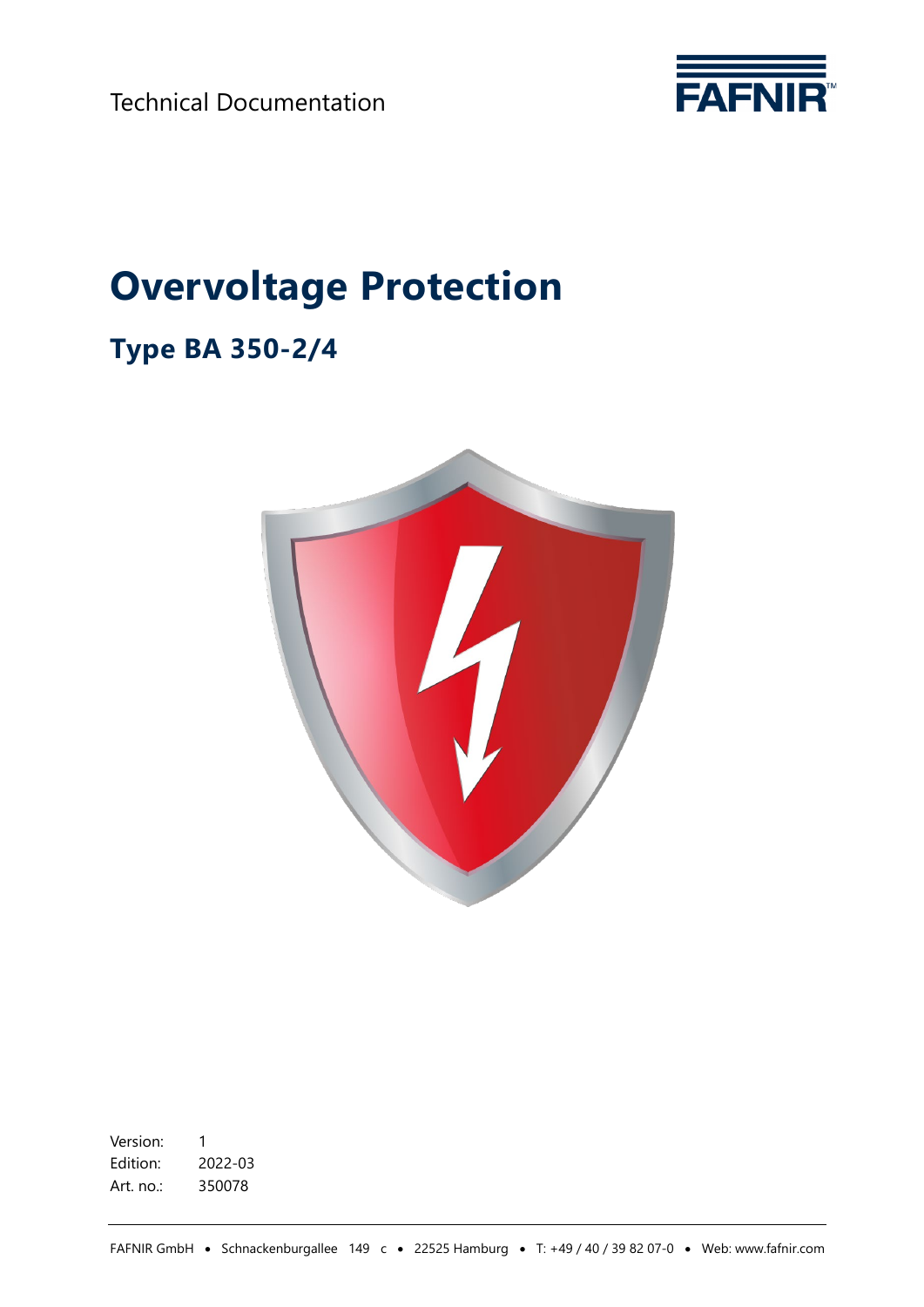

© Copyright:

Reproduction and translation are permitted only with the written consent of the FAFNIR GmbH. The FAFNIR GmbH reserves the right to carry out product alterations without prior notice.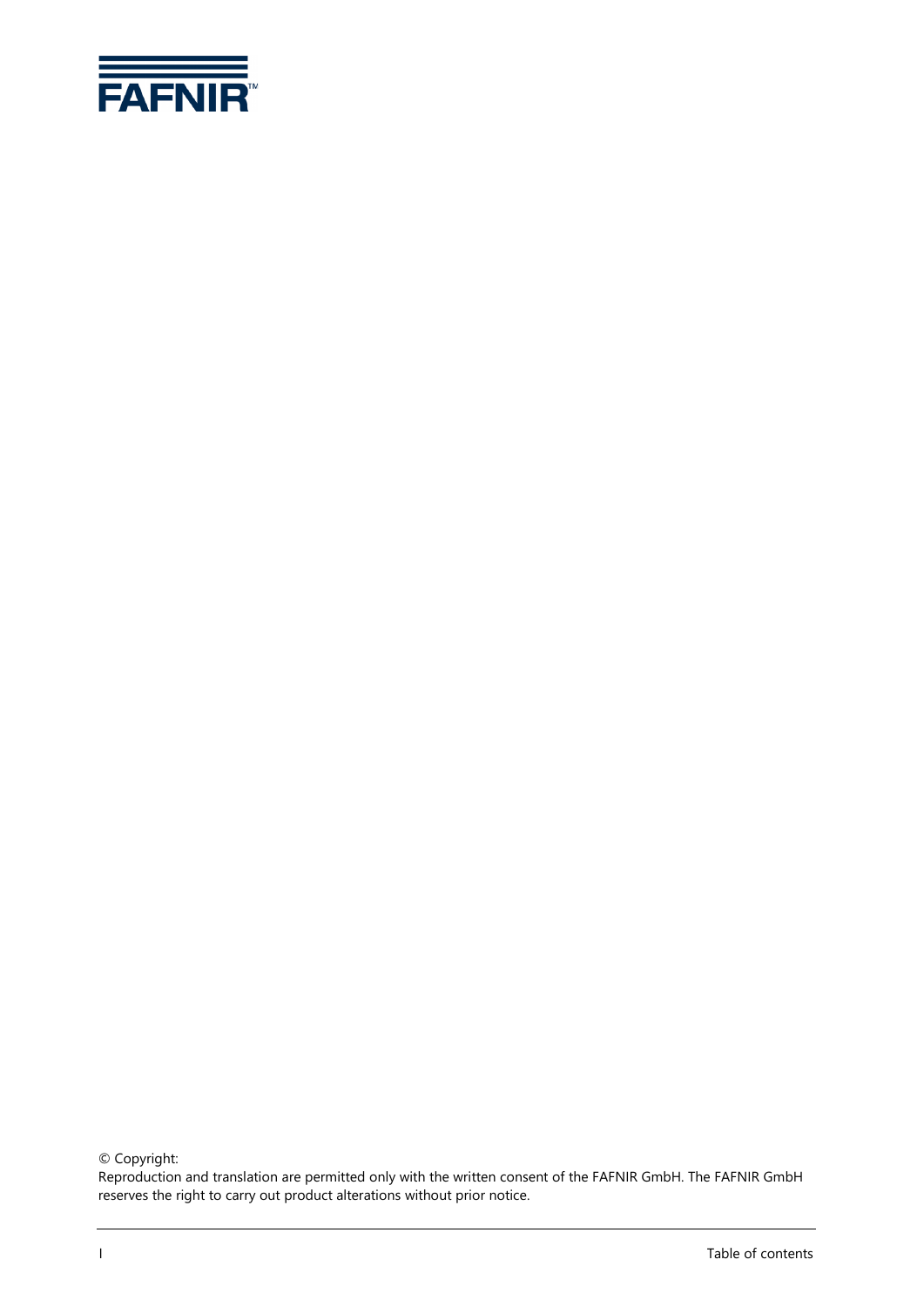

# Table of contents

| $1 -$          |  |
|----------------|--|
| $\overline{2}$ |  |
| 3 <sup>1</sup> |  |
| 3.1            |  |
| $\overline{4}$ |  |
| 4.1            |  |
| 4.2            |  |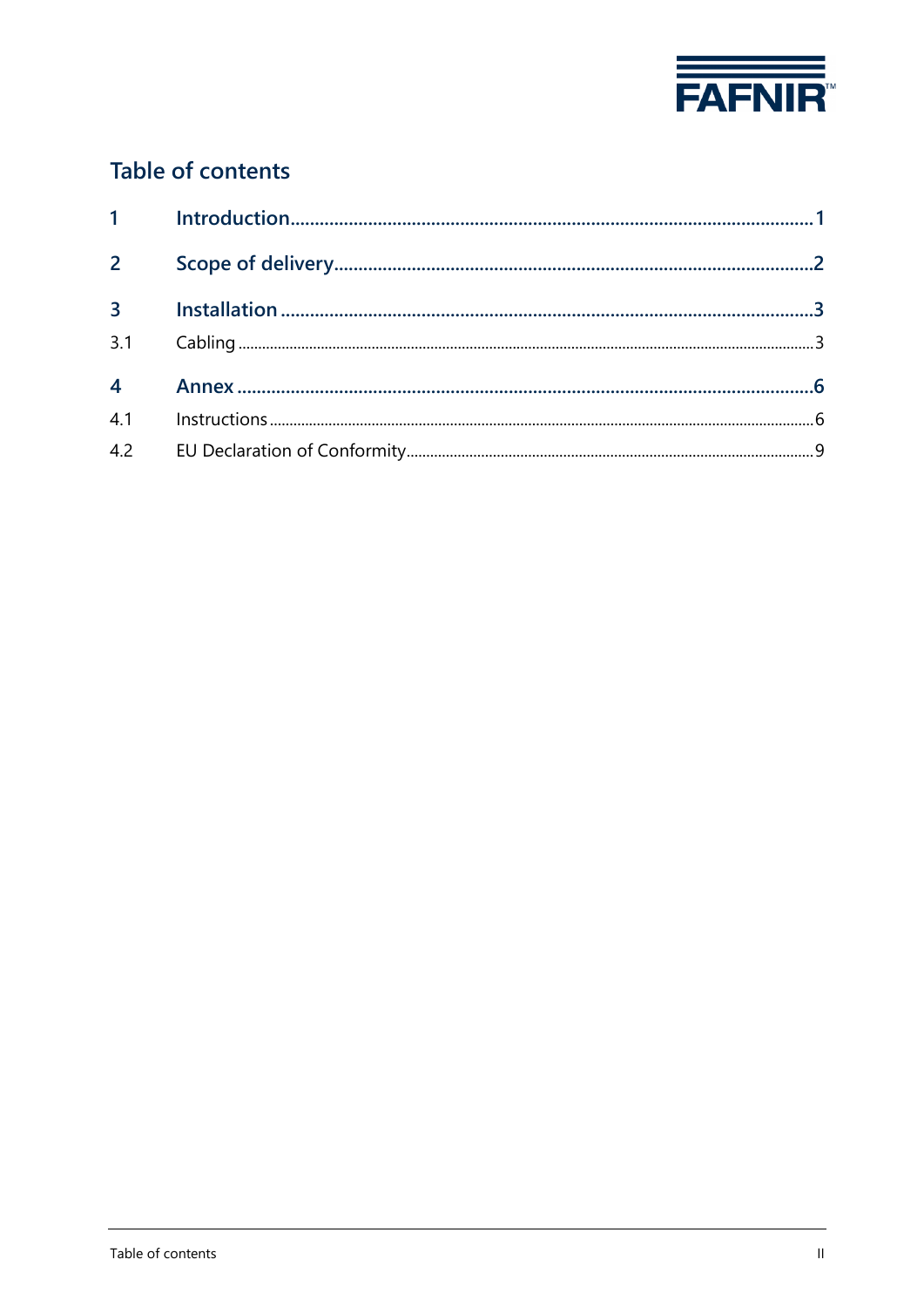

# <span id="page-3-0"></span>**1 Introduction**

This manual describes how to correctly install the overvoltage protection unit BA 350–2/4.

The BA 350–2/4 is used for the protection of overvoltage in an intrinsically safe circuit. This overvoltage protection unit can be used for VISY-X, COMS, LS300, 76 and TORRIX.

The BA 350 is available in two versions:

- a) BA 350-2 Two pole version
- b) BA 350-4 Four pole version

This overvoltage protection unit can be ordered using the article numbers

### **903313 (2 pole) and 903314 (4 pole)**.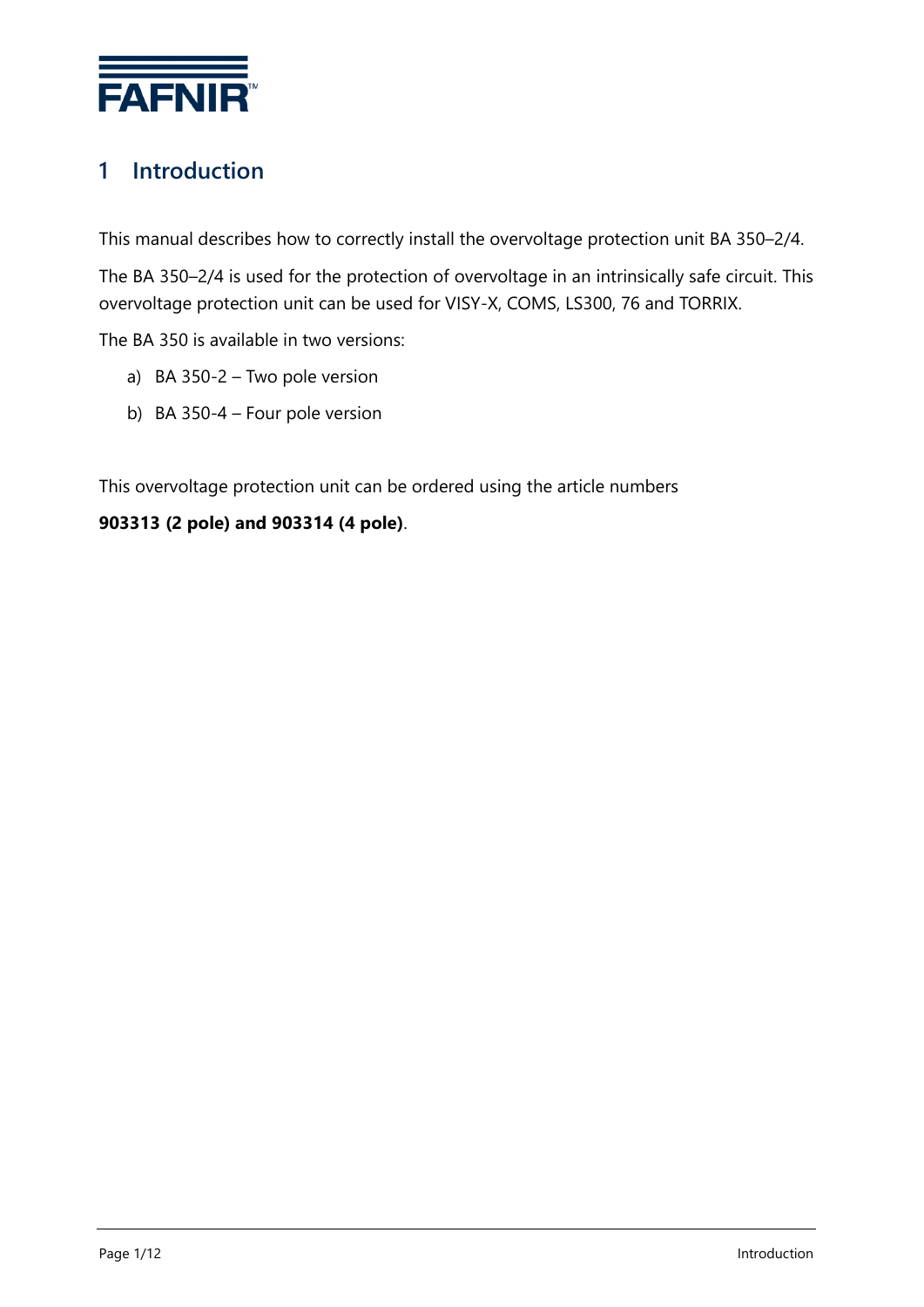

# <span id="page-4-0"></span>**2 Scope of delivery**

| BA 350 - 2/4                  |
|-------------------------------|
| • Overvoltage protection unit |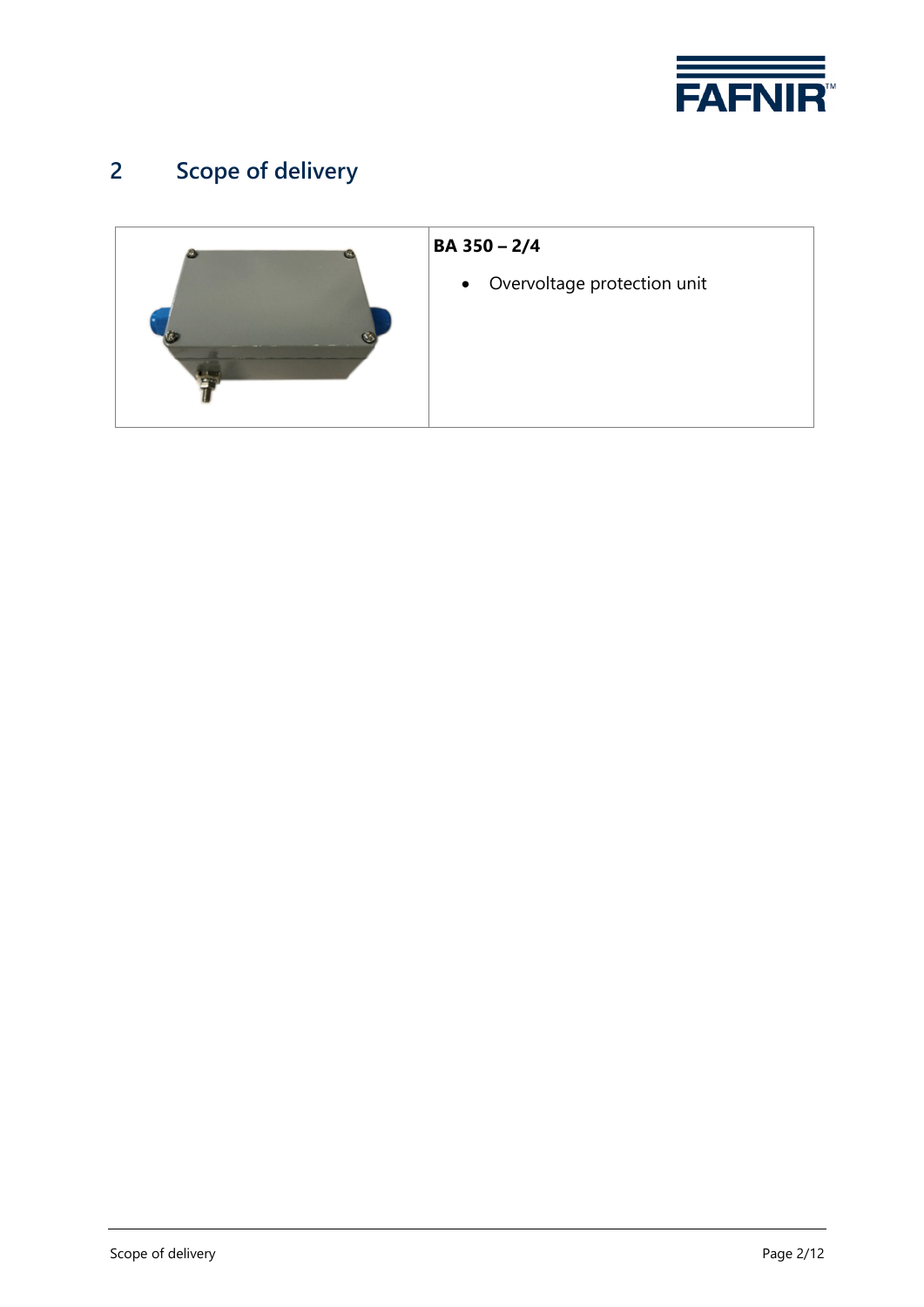

### <span id="page-5-0"></span>**3 Installation**

 $\mathbb{Q}$ *Disconnect the VISY-Command/Transducer/PLC from the power supply before starting the connection and protect it against reconnection, as well as determine the absence of voltage on all poles. For demonstration purpose the BA 350-2 is taken for the below installation procedure.*

# <span id="page-5-1"></span>**3.1 Cabling**

(1) Open the BA 350-2 housing with the help of a star screwdriver

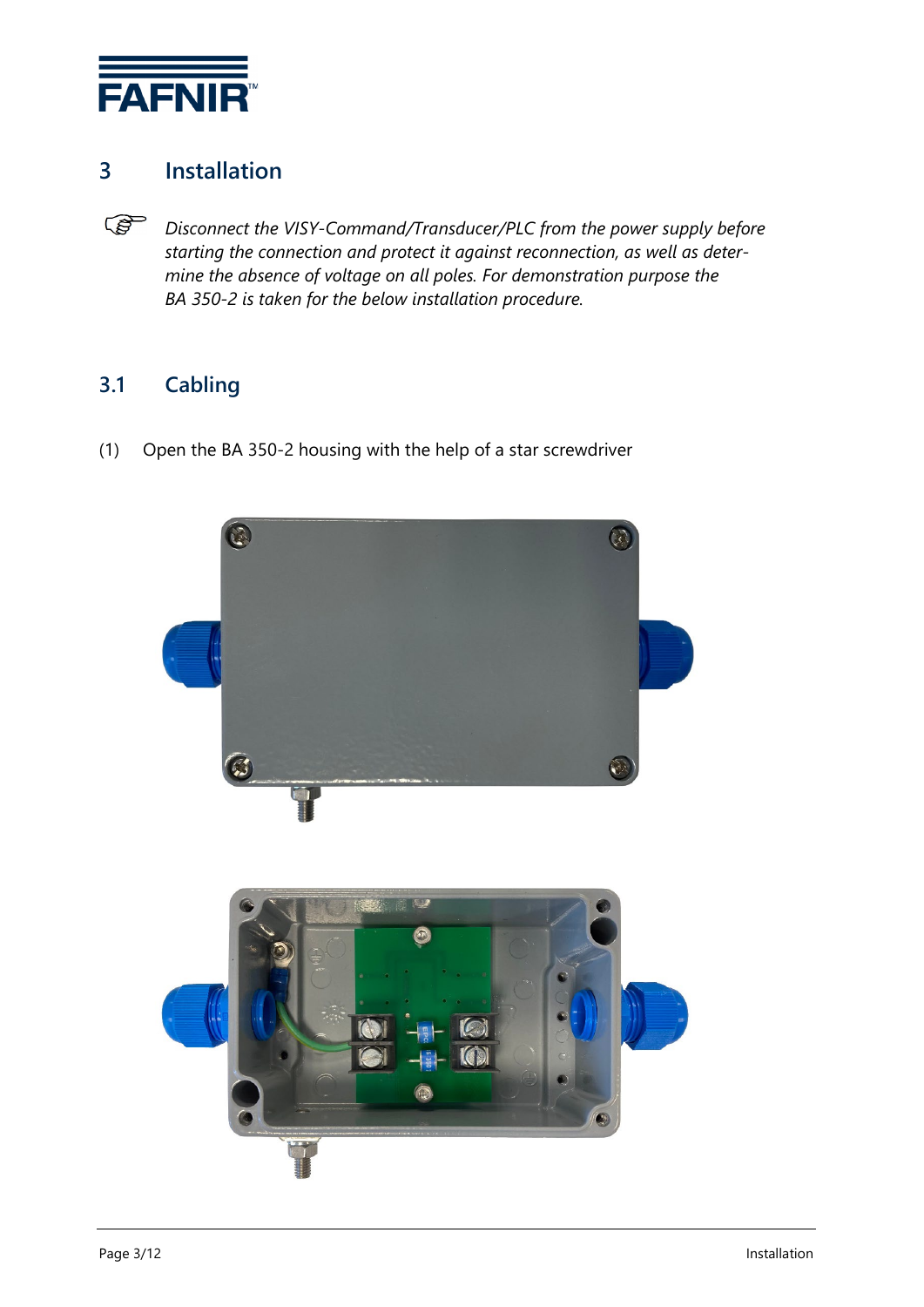

(2) Take the end of the probe cable and connect it to any one of the BA 350-2 terminal blocks, which makes it as the input. Both terminal blocks can be used either as an input or output and the polarity need not be observed. Then tighten the cable gland so that the cable is fastened.



*The maximum cable diameter into the BA 350-2/4 cannot exceed the diameter of Ø 10 mm.*



(3) Take the end of the cable coming from the VISY-Command/PLC/Higher level system and connect it to the remaining terminal block, which makes it as the output. The polarity of the output cable should match the polarity of the input cable. Then tighten the M12 connector head so that the cable is fastened.



*For wireless version installation, the BA 350-2/4 should be placed between the probe and the external RF transmitter* 

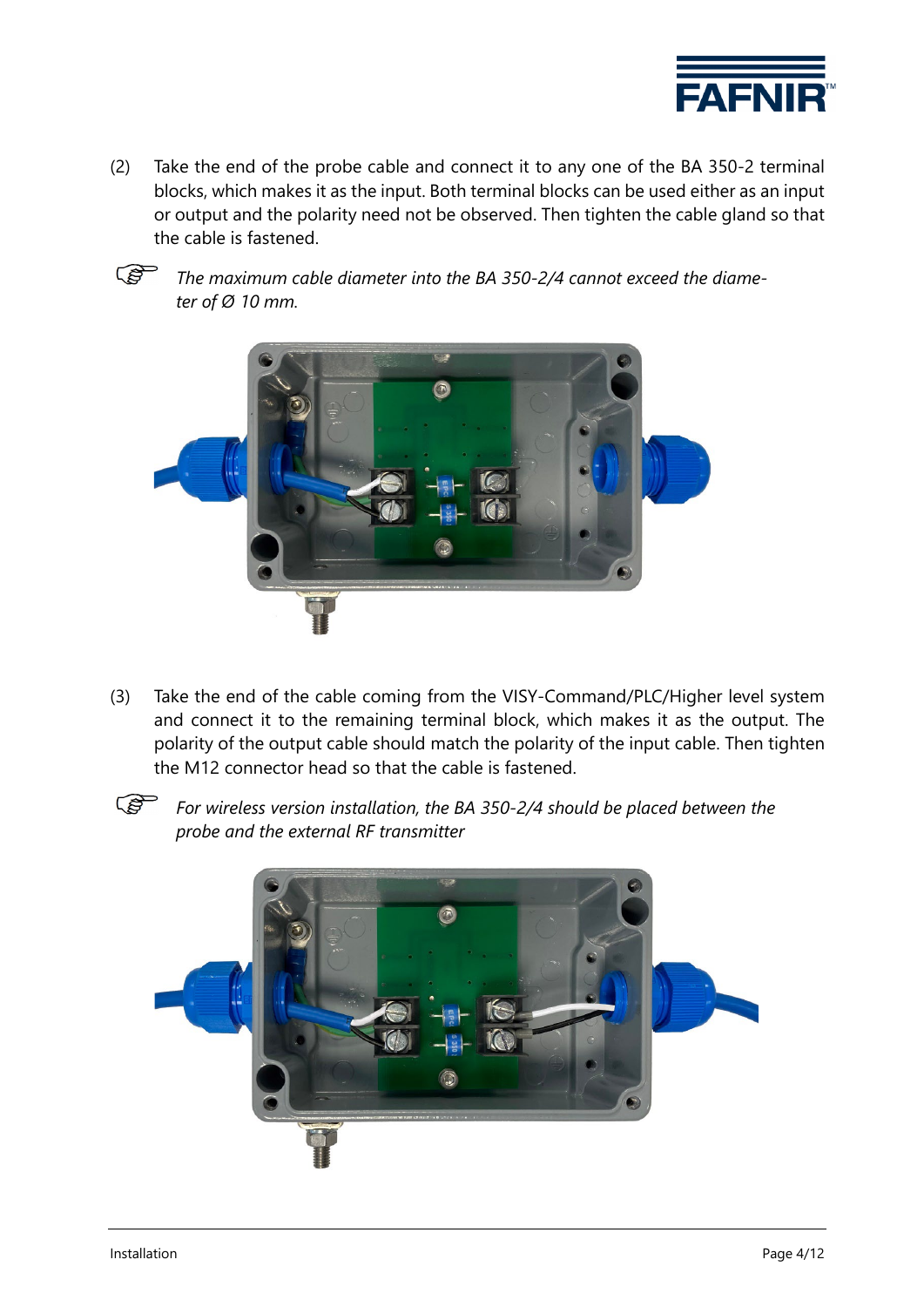

(4) The earthing cable must be connected between the tank ground connection and the external saddle clamp.



- (5) Wall mounting of the BA 350-2 is possible, and it must be noted that the device must be installed outside zone 0.
- (6) Ensure all the devices for correct connection and mounting before putting into service. The electrical power supply should also be checked.
- (7) Close the housing and fix the cover with its 4 screws



- (8) Reconnect the VISY-Command/Transducer/PLC to the power supply.
- (9) Installation of the overvoltage protection BA 350-2 is now completed.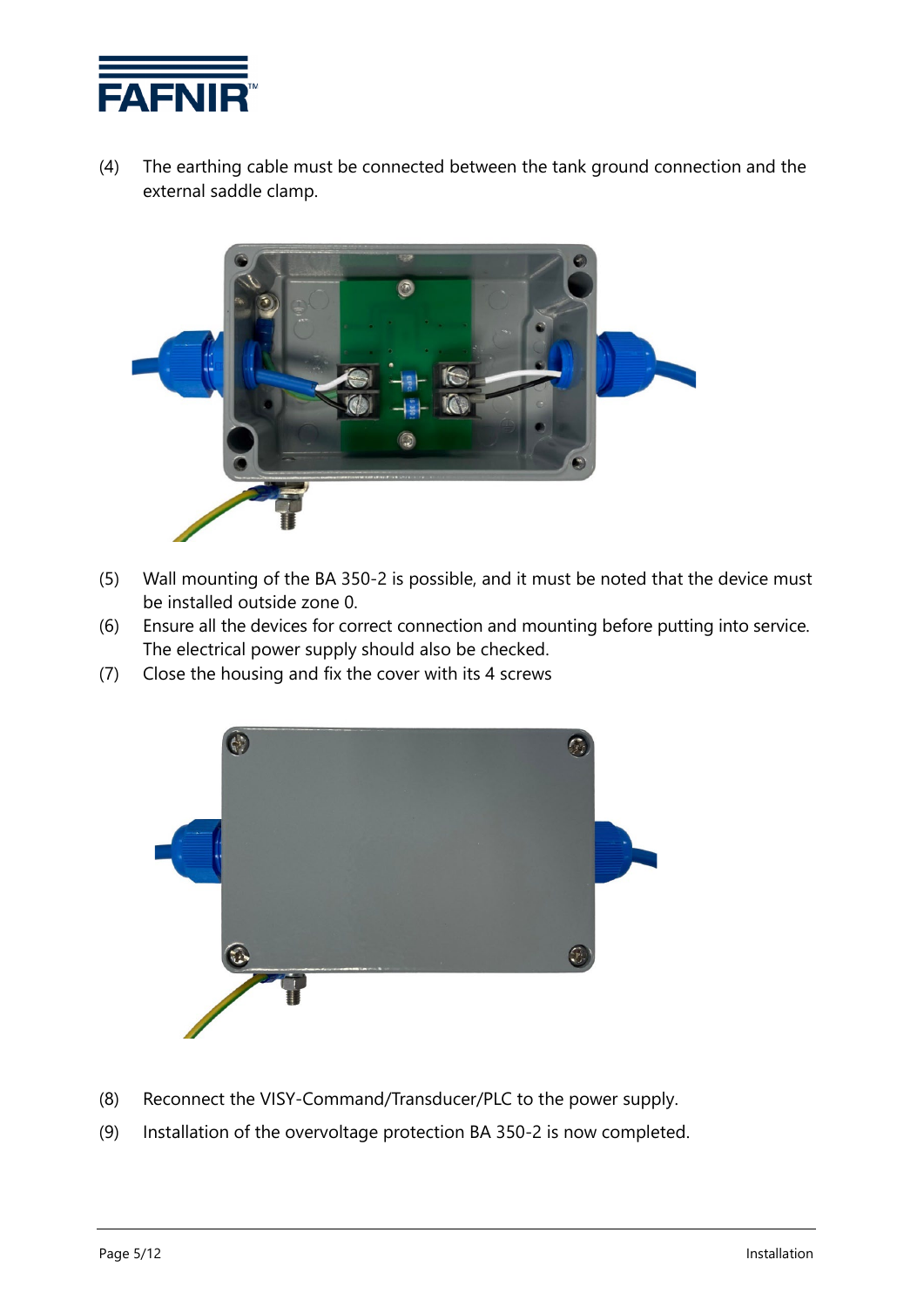

#### **Instructions in accordance with directive 2014/34/EU** Simple Apparatus



#### <span id="page-8-0"></span>**Overvoltage Protection type BA 350-... Edition: 01.2021** Edition: 01.2021

#### <span id="page-8-1"></span>**I Range of application**

The overvoltage protection is for protection of overvoltage in an intrinsic safety circuit.

#### **II Standards**

The device is designed according to the following European standards

| EN 60079-0:2018  | Equipment – General requirements             |
|------------------|----------------------------------------------|
| EN 60079-11:2012 | Equipment protection by intrinsic safety "i" |

#### **III Instructions for safe …**

#### **III.a … use**

The overvoltage protection is for use of discharge overvoltage and is designed as a simple apparatus according to EN 60079-11, clause 5.7. Therefore, it can be used without an EU-type examination certificate inside potentially explosive atmospheres (zone 1 and zone 2). Additional, the use of the overvoltage protection equipment has to be asset by the raiser or operator.

General remark (see also EN 60079-11, clause 3.1.5 resp. EN 60079-14:2014, clause 3.5.5):

Simple apparatus: electrical component or combination of components of simple construction with well-defined electrical parameters and which is compatible with the intrinsic safety of the circuit in which it is used.

The overvoltage protection is built-on a metal enclosure. The material composition of the enclosure includes according to IEC 60079-0, clause 8.3 for an EPL Gb less than 7.5 % magnesium and titan, such as AlSi 12.

These instructions are valid for the following types

BA 350-2 Two-pole overvoltage protection

BA 350-4 Two-pole overvoltage protection

#### **III.b … assembling and dismantling**

The wiring may only take place de-energised!

The overvoltage protection is built-on a metal enclosure with a degree of protection of IP66. For the installation the housing cover hast to be removed (four screws).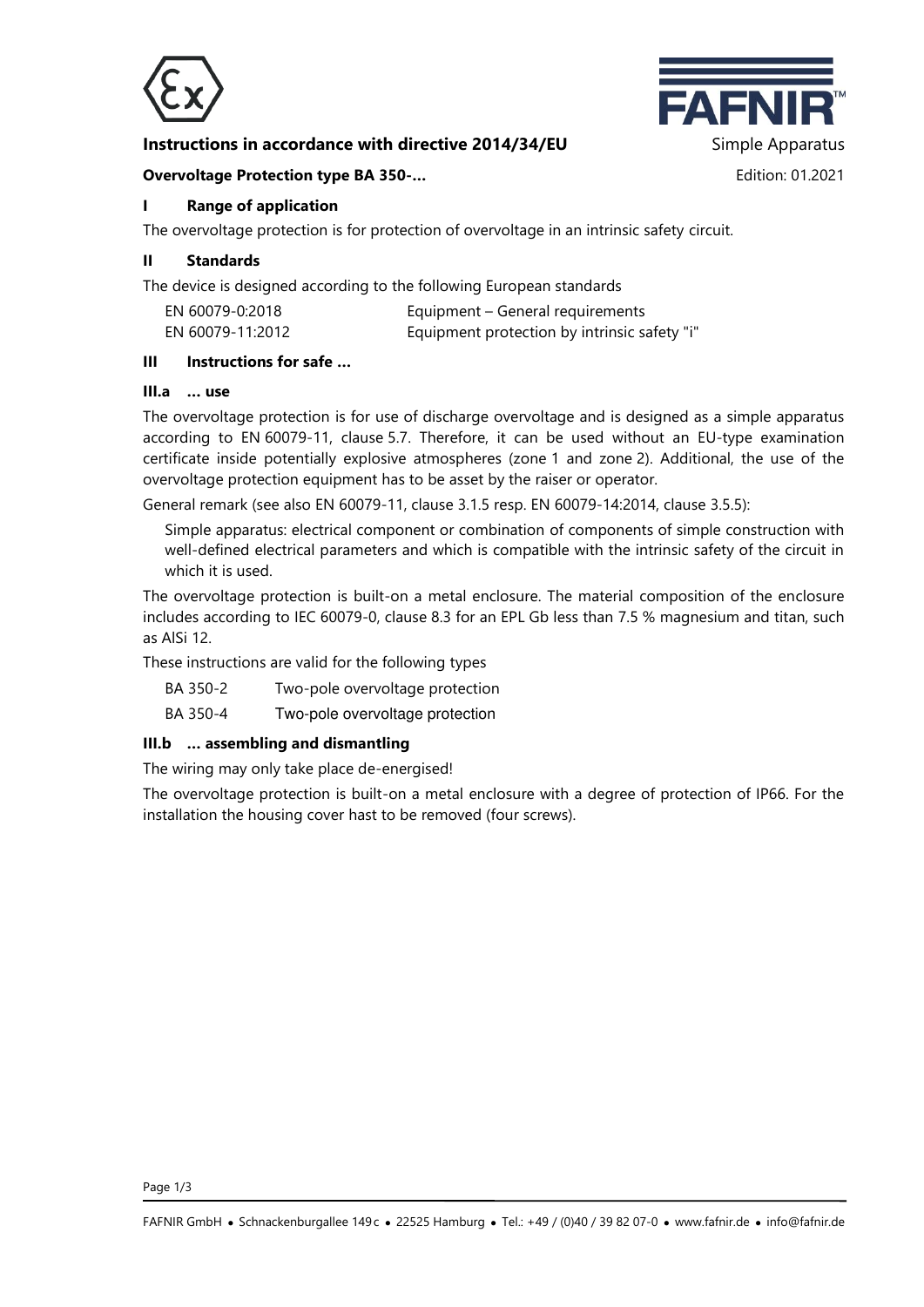



#### **III.c … installation**

The wiring may only take place de-energised. Special regulations, among other things, EN 60079-14 resp. EN 60079-25 resp. the local installation regulations should be noted.

Wall mounting of the overvoltage protection is possible.

General remark (see also EN 60079-14:2014, clause 16.3):

The overvoltage protection device must be installed outside zone 0 but as near as technical possible to the boundary of zone 0, preferable in a distance of maximum 1 m.

Both terminal blocks can be used either as an input or output. The polarity does not to be observed. For the connection to the potential equalisation (PA) a terminal on outside of the enclosure is provided.



Figure 1: View into open enclosure of a BA 350-4

#### **III.d … adjustment**

For operating the overvoltage protection there is no need of safety adjustments.

#### **III.e … putting into service**

Before putting into service all devices must be checked of right connection and mounting. The electrical power supply has to be checked also from peripheral equipment.

#### **III.f … maintenance (servicing and emergency repair)**

In general, the equipment is maintenance free. Defective equipment has to send back to manufacturer FAFNIR or one of his representations.

Testing the intrinsic safety circuit with 500 V under well-controlled conditions it is necessary to disconnect the overvoltage discharge device, according to EN 60079-25:2010, clause 12, because of a nonconformance with the dielectric strength in accordance with EN 60079-11, clause 6.3.13.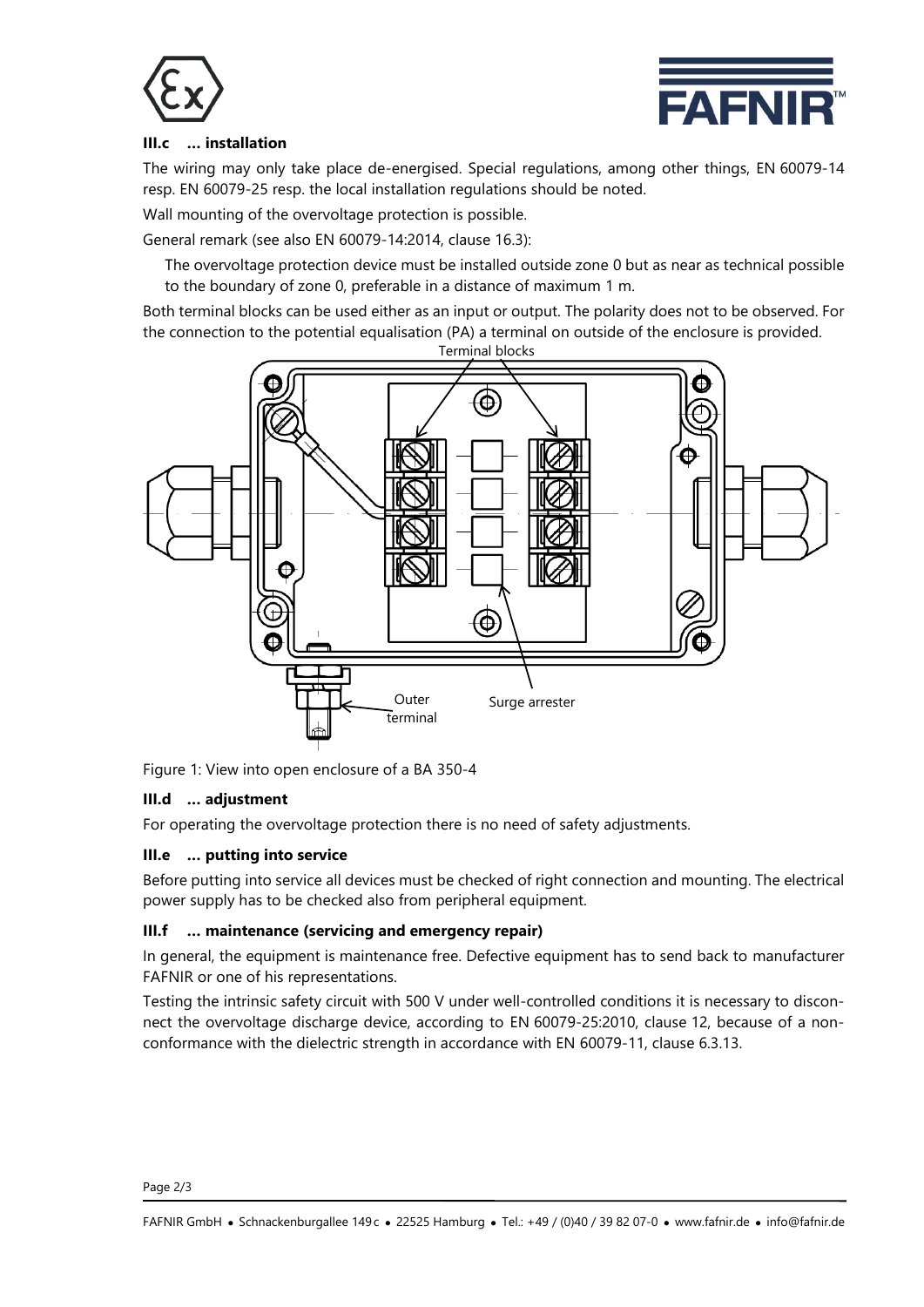



#### **Equipment marking**

|  | 1 Manufacturer: | FAFNIR GmbH, 22525 Hamburg |
|--|-----------------|----------------------------|
|--|-----------------|----------------------------|

- 2 Type designation: BA 350-…
- 5 CE marking:
- 3 Technical data:  $T_a = -40 \degree C ... +80 \degree C$
- $\epsilon$  $U_i$  < 50 V  $I_i \leq 1A$  $C_i \leq 6$  pF

#### **V Technical data**

The permissible input voltage is defined with

 $U_i$  < 50 V

The permissible input current (dependent on printed circuit board tracks; thickness  $\geq 35$  µm; width ≥ 1 mm) is defined with

 $I_i \leq 1A$ 

Since no power is converted into the overvoltage protection before the maximum permissible input voltage is reached, the specification of the permissible input power  $P_i$  is omitted.

The electrical input values will not change by the overvoltage protection. Therefore, the electrical output values of the associated device are valid.

The effective internal capacitance is

 $C_i$  < 6 pF

The effective internal inductance is negligible small.

The nominal dc spark-over voltage is

 $U = 350 V \pm 20 \%$ 

The nominal impulse discharge current is

 $I = 20 kA (10 \times Wave 8/20 \mu s)$ 

The nominal alternating discharge current is

 $I = 20 A (10 \times \textcircled{a} 50 Hz, 1 s)$ 

The insulation resistance of a surge arrester is

 $R > 10$  G $\Omega$ 

The overvoltage protection can be used in following ambient temperature range:

 $T_a$  = -40 °C ... +80 °C

#### **VI Special conditions of use**

None.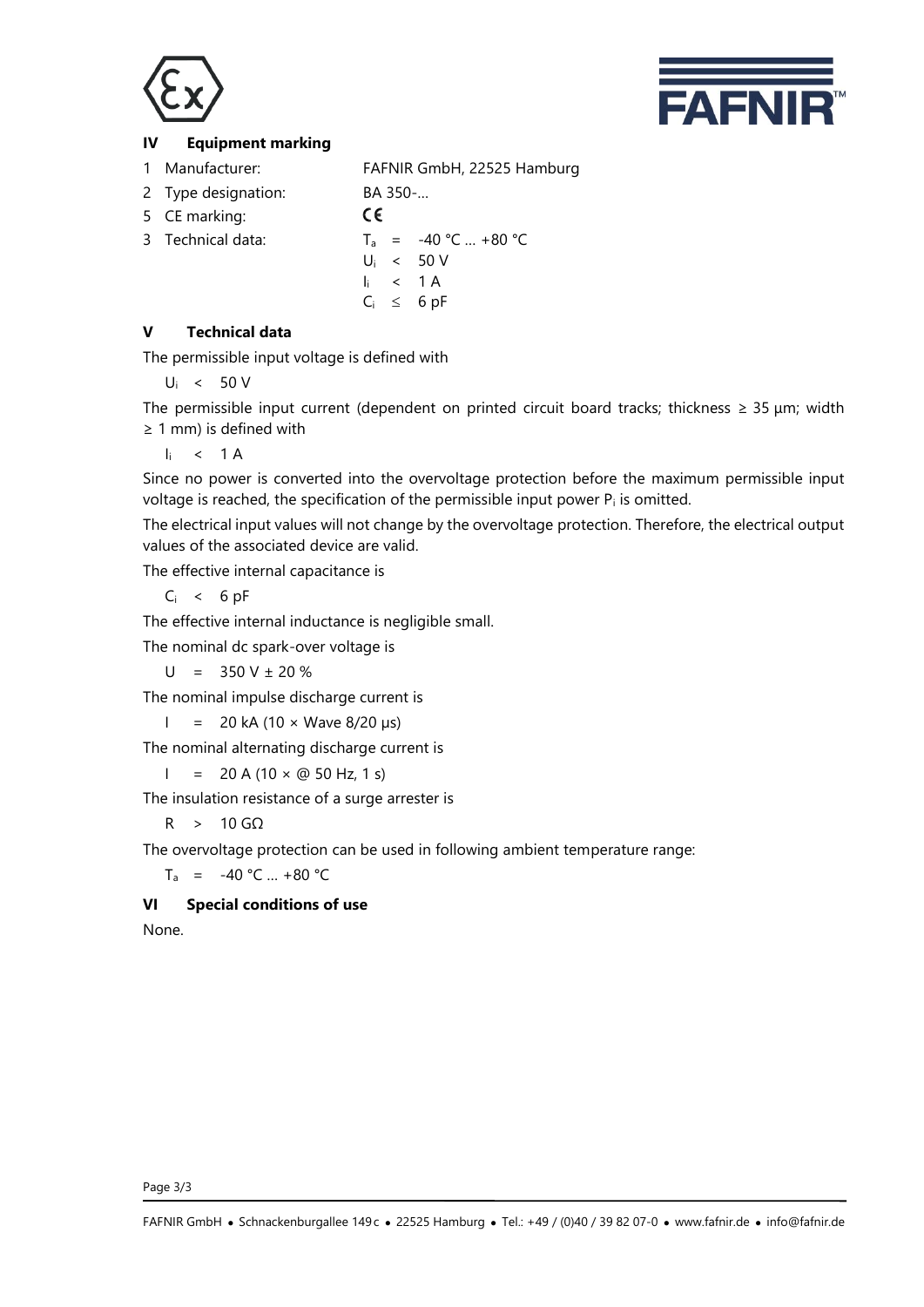**EU-Konformitätserklärung EU Declaration of Conformity Déclaration UE de Conformité Déclaration UE de Conformité**<br>Dichiarazione di Conformità UE **FAFNI** 



#### FAFNIR GmbH, Deutschland / Germany / Allemagne / Germania

<span id="page-11-0"></span>erklärt als Hersteller in alleiniger Verantwortung, dass das Produkt declares as manufacturer under sole responsibility that the product déclare sous sa seule responsabilité en qualité de fabricant que le produit dichiara sotto la sola responsabilitä del produttore, che il prodotto

### **Überspannungsschutz / Overvoltage Protection / Protection de survoltage / Protezione da sovratensione**

**B A 350-...**

den Vorschriften der europäischen Richtlinien

complies with the regulations of the European directives

est conforme aux réglementations des directives européennes suivantes

è conforme ai regolamenti delle direttive europee

| 2011/65/EU | Beschränkung der Verwendung bestimmter gefährlicher Stoffe in Elektro- und Elektronikgeräten                      | <b>RoHS</b> |
|------------|-------------------------------------------------------------------------------------------------------------------|-------------|
| 2011/65/EU | Restriction of the use of certain hazardous substances in electrical and electronic equipment                     | <b>RoHS</b> |
| 2011/65/UE | Limitation de l'utilisation de certaines substances dangereuses dans les équipements électriques et électroniques | <b>RoHS</b> |
| 2011/65/UE | Restrizione dell'uso di determinate sostanze pericolose nelle apparecchiature elettriche ed elettroniche          | <b>RoHS</b> |
| 2014/34/EU | Geräte und Schutzsysteme zur bestimmungsgemäßen Verwendung in explosionsgefährdeten Bereichen                     | <b>ATEX</b> |
| 2014/34/EU | Equipment and protective systems intended for use in potentially explosive atmospheres                            | <b>ATEX</b> |
| 2014/34/UE | Appareils et systèmes de protection destinés à être utilisés en atmosphères explosibles                           | <b>ATEX</b> |
| 2014/34/UE | Apparecchi e sistemi di protezione destinati a essere utilizzati in atmosfera potenzialmente esplosiva            | <b>ATEX</b> |

durch die Anwendung folgender harmonisierter Normen entspricht by applying the harmonised standards par l'application des normes applicando le norme armonizzate

**R o H S / R o H S / R o H S / R o H S E N IE C 63000:2018 A T E X / A T E X / A T E X / A T E X E N IE C 60079-0:2018**

**E N 60079-11:2012**

Das Produkt ist bestimmt als Elektro- und Elektronikgerät der RoHS-The product is determined as electrical and electronic equipment of RoHS Le produit est déterminé comme des équipements électriques et électroniques de RoHS

Il prodotto è determinato come apparecchiatura elettrica ed elettronica di RoHS

**K atego rie / C ateg o ry / C ateg orie / C ateg oria Ü b erw achu n g s- u n d K o n tro llin stru m en ten in d er In du strie / Industrial Monitoring and Control Instruments / In stru m en ts d e co n trö le et d e su rveillan ce in d ustriels / S tru m en ti d i m o nito ragg io e co n tro llo in d ustrial!**

Das Produkt entspricht den ATEX-Vorgaben gemäß EN 60079-11, The product complies with the ATEX requirements according to EN 60079-11, Le produit est conforme aux exigences ATEX selon la norme EN 60079-11, Il prodotto è conforme ai requisiti ATEX secondo la norma EN 60079-11,

**A b sch nitt 5.7 / C lause 5.7 / C lause 5.7 / S ezio ne 5.7 E in fach e elektrische B etriebsm ittel /**

**Simple apparatus /** Matériel simple / Apparecchio semplie

Hamburg, 15.01.2021

Ort, Datum / Place, Date / Lieu, Date / Luogo, data Geschäftsführer / Managing Director / Gérant / Direttore Generale: René Albrecht

Seite / Page / Page / Pagina 1/1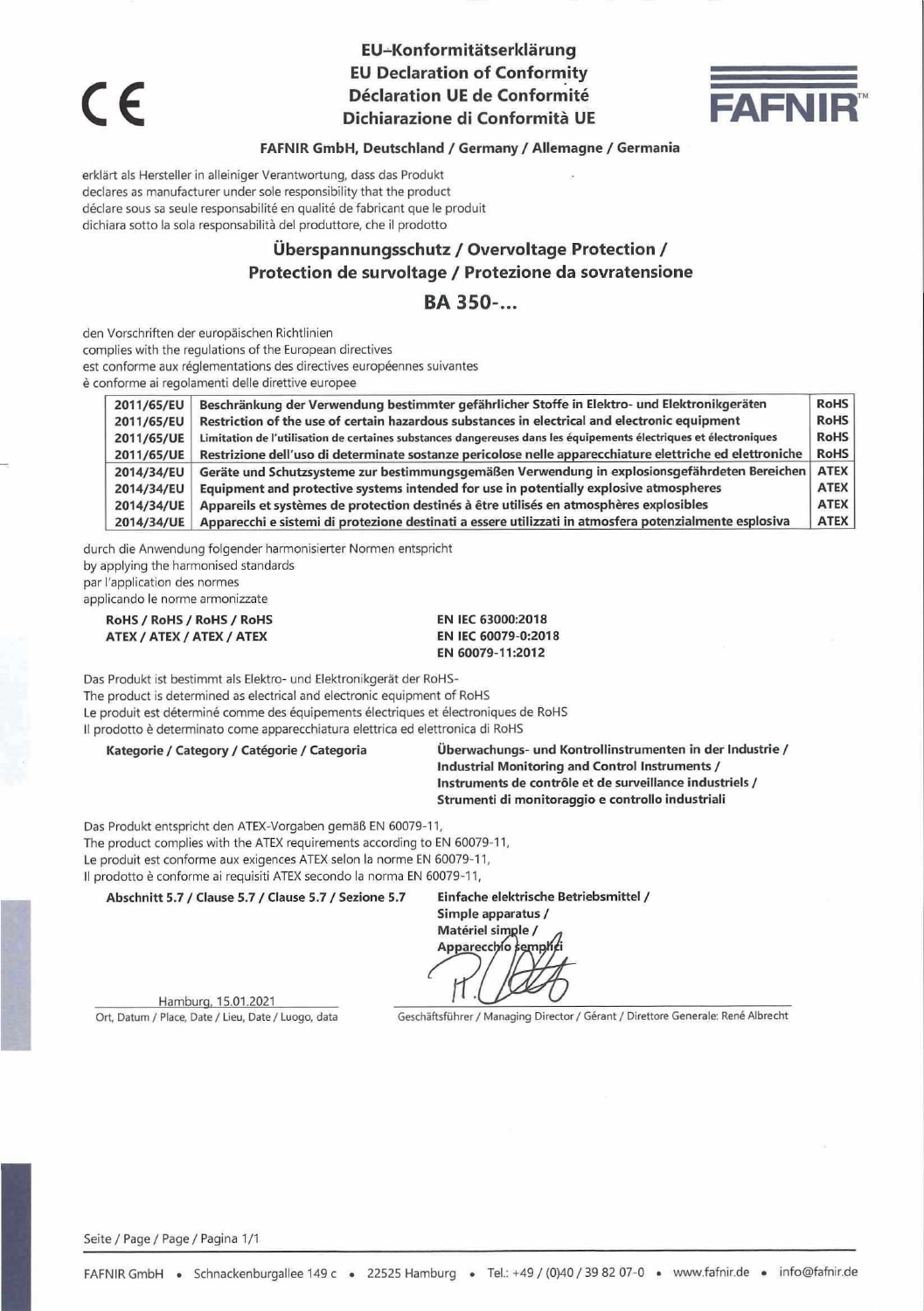

Blank Page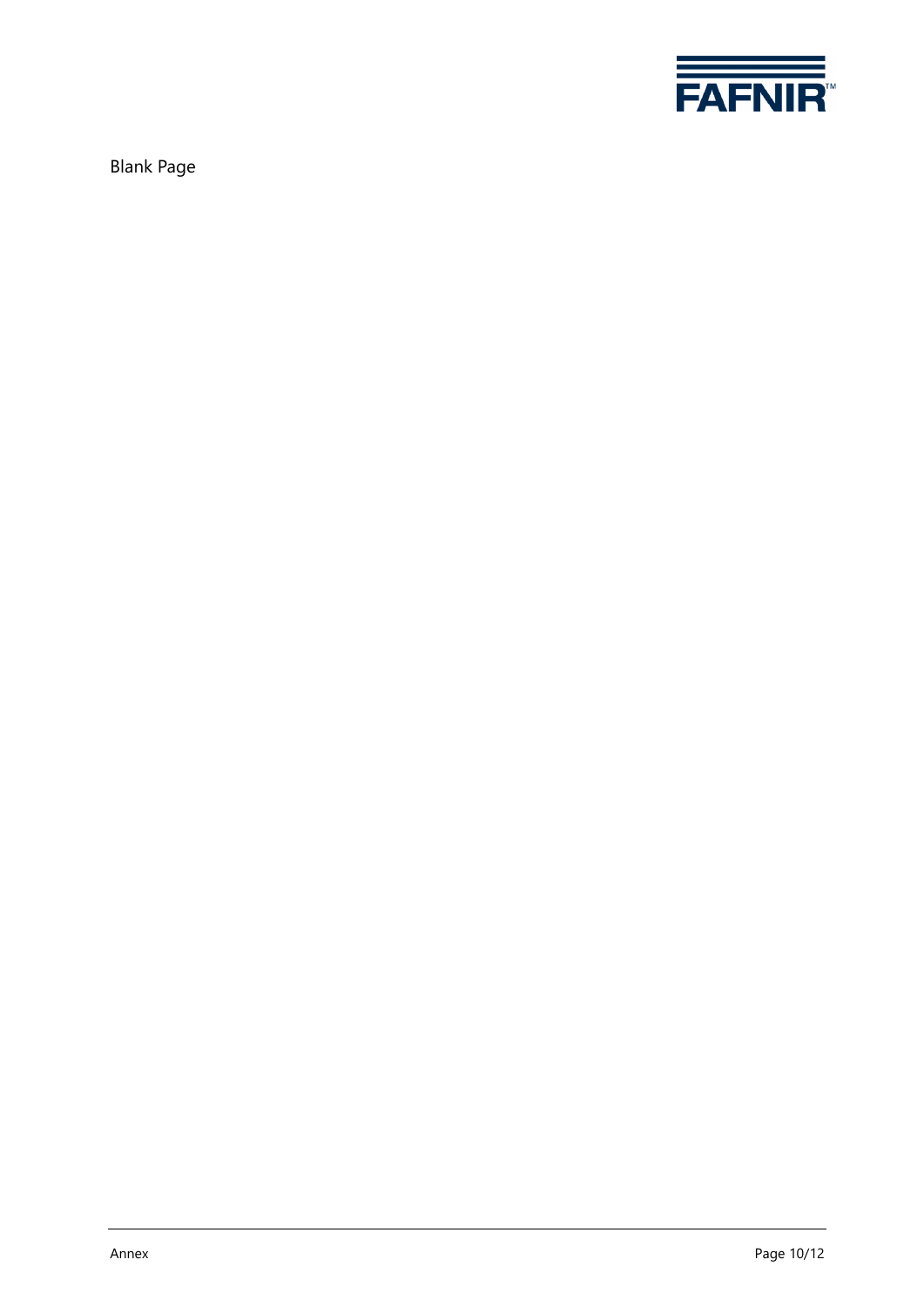

Blank Page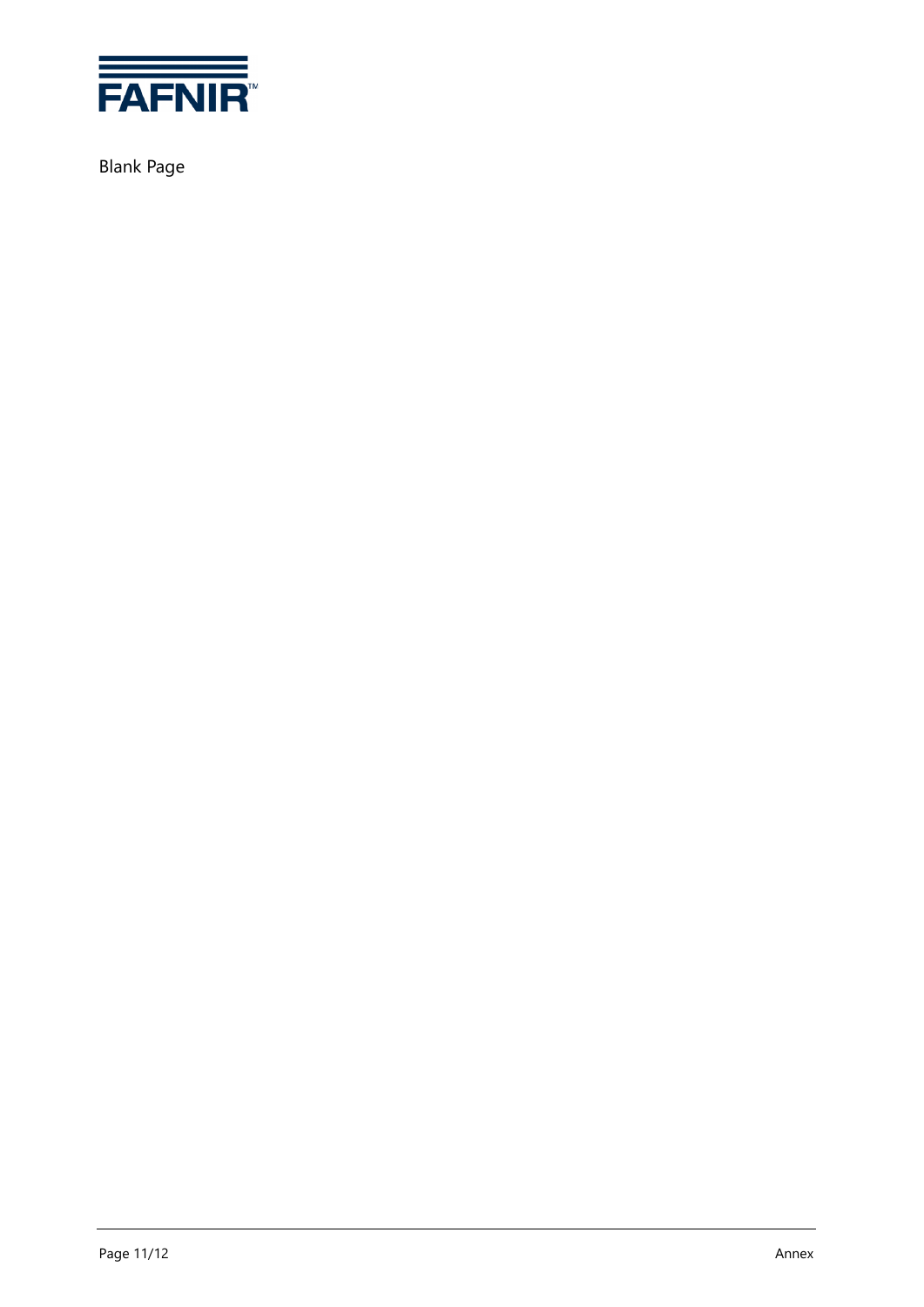

Blank Page